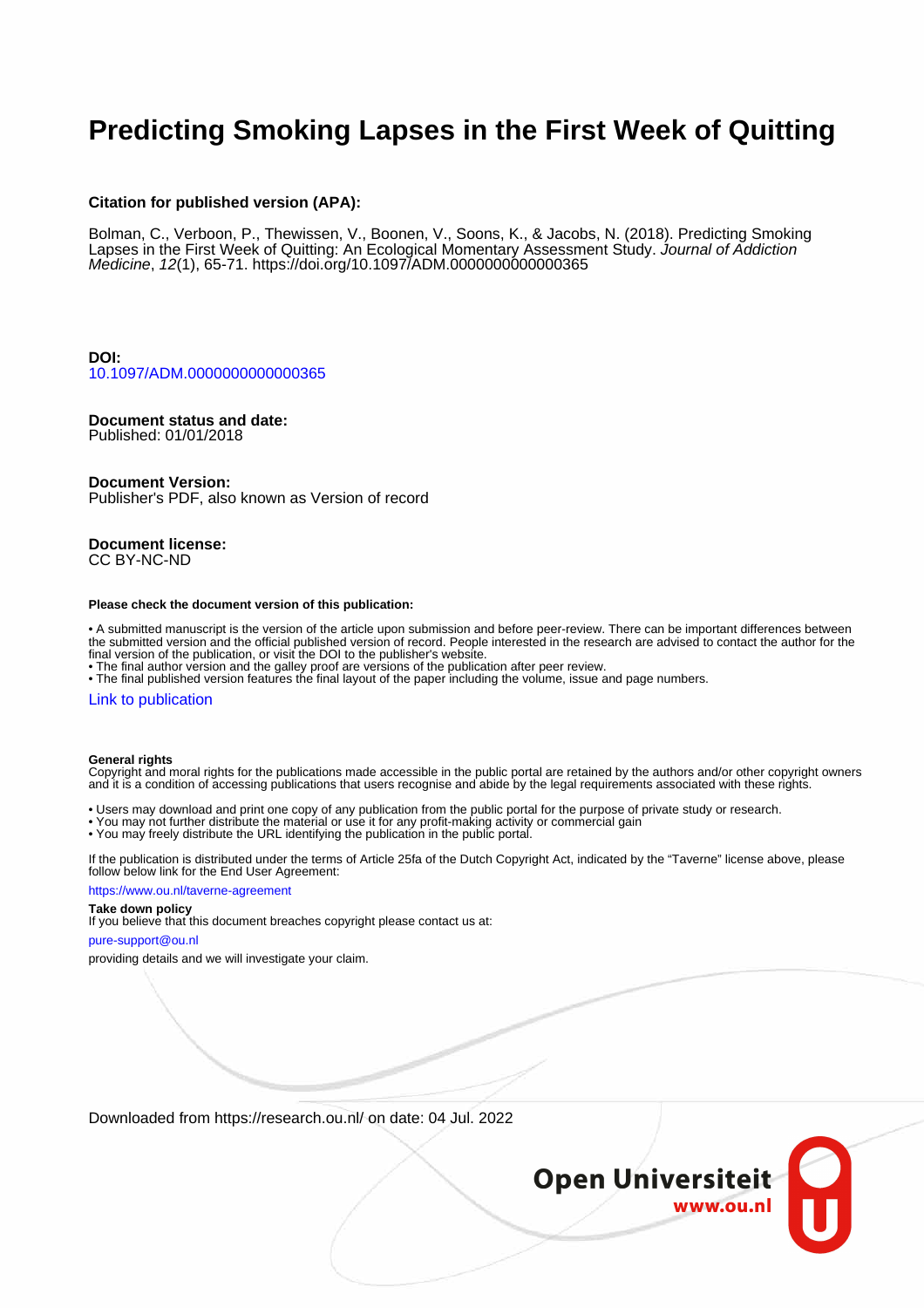## **OPEN**

# Predicting Smoking Lapses in the First Week of Quitting: An Ecological Momentary Assessment Study

Catherine Bolman, PhD, Peter Verboon, PhD, Vivianne Thewissen, PhD, Viviane Boonen, MSc, Karin Soons, MSc, and Nele Jacobs, PhD

Objectives: This study focused on lapse shortly after an attempt to quit smoking. Ecological momentary assessment (EMA) studies have mapped real-time situational factors that induce lapses in everyday life. However, the possible role of nonsmoking intention is disregarded in the dynamic context of daily life, whereas intention plays a key role in behavior change and shifts during smoking cessation. This study therefore aimed to capture the influence of intention on lapse, next to the known risk factors of negative affect, low self-efficacy, craving, positive outcome expectations towards smoking (POEs), being around smokers, and stress. It is hypothesized that scores on these factors shift during the day, especially shortly after quitting, which may induce lapse. Based on behavioral explanation models, intention is hypothesized to mediate the influence of the mentioned factors on lapse.

Methods: An EMA study was conducted among 49 self-quitters in the first week of smoking cessation.

Results: Generalized Linear Mixed Model regression analyses revealed that low nonsmoking intentions, low self-efficacy, and being around smokers (estimates were, respectively,  $-0.303, -0.331$ , and 2.083) predicted lapse. Nonsmoking intention partially mediated the influence of self-efficacy on lapse. Nonsmoking intention was predicted by not being around smokers, high self-efficacy, and low POEs (estimates were, respectively,  $-0.353$ ,  $0.293$ , and  $-0.072$ ). Conclusions: This small-scale EMA study confirms the importance of nonsmoking intention on lapse, next to self-efficacy and being

ISSN: 1932-0620/17/1201-0065

DOI: 10.1097/ADM.0000000000000365

around smokers. It adds insights into the mediating role of intention on the relationship between self-efficacy and lapse, and into the predictors of nonsmoking intention.

Key Words: ecological momentary assessment, nonsmoking intention, smoking lapse

(J Addict Med 2018;12: 65–71)

M any smokers wish to quit and undertake an attempt to quit (West and Brown, 2015; van Laar et al., 2016). However, only about 5% of the smokers who undertake an attempt to quit manage to quit smoking (Hughes et al., 2004; Fiore et al., 2008).

While most studies (eg, Vangeli et al., 2011) have relied on retrospective recall to identify causes of lapse  $\langle$  <5 cigarettes during the attempt to quit) and relapse  $(≥5$  cigarettes on 3–7 consecutive days) (Hughes et al., 2003; Gwaltney et al., 2005a), ecological momentary assessment (EMA) is a valid approach to understand lapse and relapse in the dynamic context of real life (Shiffman et al., 2008). In EMA studies, the participants prospectively record their behavior, situations, and moods at multiple times during the day, for several days or weeks. This allows the psychological states and experienced situations surrounding a quit attempt to be mapped during everyday life, and then related to lapse and relapse.

Ecological momentary assessment studies have highlighted the importance of momentary factors on smoking lapse and relapse. Self-confidence to resist a cigarette (selfefficacy) is a key dynamic predictor of lapse and relapse (Gwaltney et al., 2002; Shiffman et al., 2002; Gwaltney et al., 2005a, 2005b; van Zundert et al., 2010; Kirchner et al., 2012; Brodbeck et al., 2014). However, 1 study (Minami et al., 2014) could not confirm this. Furthermore, lapse is predicted by negative affect (Shiffman et al., 1996a, 1996b, 1997; Shiffman and Waters, 2004; Shiffman et al., 2007; Minami et al., 2014), craving (Killen and Fortmann, 1997; McCarthy et al., 2006), stress (Shiffman and Waters, 2004), and coping strategies (O'Connell et al., 2007; Brodbeck et al., 2013). In addition, quitters are more likely to lapse when smoking is permitted, when cigarettes are available, and when other smokers are present (Shiffman et al., 1996b, 2007). These empirical EMA studies provide support for the relapse prevention (RP) theory (Marlatt and Donovan, 2005), which proposes that lapse occurs in high-risk situations involving

From the Faculty of Psychology and Educational Sciences | Open University of the Netherlands, Heerlen, The Netherlands (CB, PV, VT, NJ); Department of Psychiatry and Neuropsychology, Maastricht University Medical Centre, Maastricht, The Netherlands (VT, NJ); Vikare, Private Practice in Psychology, Roermond, The Netherlands (VB, KS).

Received for publication January 20, 2016; accepted September 19, 2017. The authors declare that they have no conflicts of interest.

Send correspondence to Catherine Bolman, PhD, Associate Professor in Health Psychology, Department of Psychology and Educational Sciences, Open University of the Netherlands, Valkenburgerweg 177, 6401 DL Heerlen, P.O. Box 2960, The Netherlands.

E-mail: [catherine.bolman@ou.nl](mailto:catherine.bolman@ou.nl).

Copyright © 2017 The Author(s). Published by Wolters Kluwer Health, Inc. on behalf of the American Society of Addiction Medicine.This is an open access article distributed under the terms of the Creative Commons Attribution-Non Commercial-No Derivatives License 4.0 (CCBY-NC-ND), where it is permissible to download and share the work provided it is properly cited. The work cannot be changed in any way or used commercially without permission from the journal.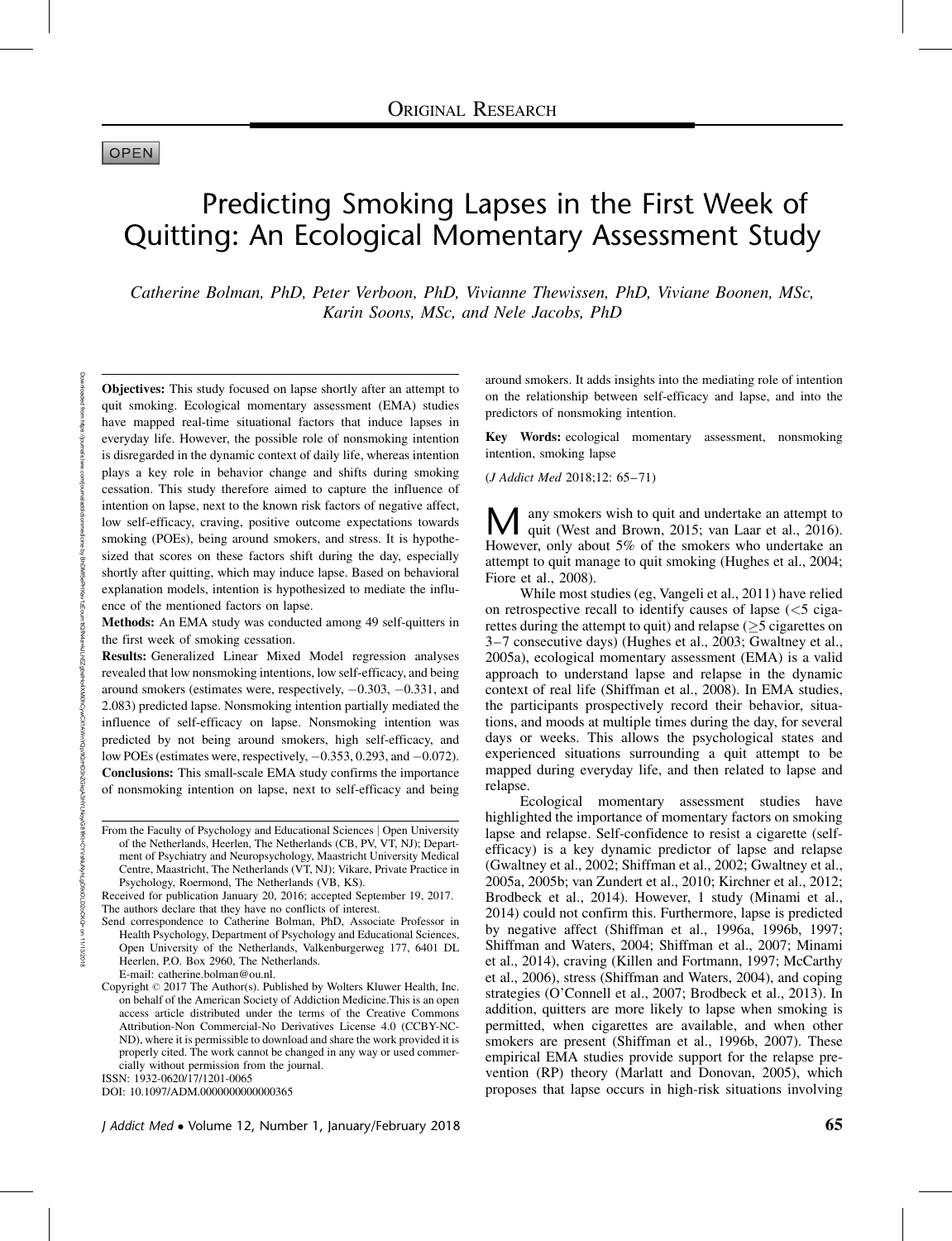high levels of craving, stress, negative affect, smoking cues, low self-efficacy, and inadequate coping. In addition, positive outcome expectations towards smoking (POE) then make individuals believe that smoking a cigarette will have a positive effect at that moment (eg, stress reduction) (Gwaltney et al., 2005a).

This paper reports on an EMA study that assessed the predictors of smoking lapse in the first week of an attempt to quit. The predictors that were found in the previous EMA studies are taken into account, and the factor ''nonsmoking intention'' is added. Intention is the most proximal determinant of behavior in prominent models of health behavior see, for example, the theory of planned behavior (TPB) (Fishbein and Ajzen, 2010)—but is disregarded in the dynamic context of daily life. Intention has been shown to be vital for making an attempt to quit (Hughes et al., 2005; Vangeli et al., 2011), maintaining smoking cessation (Stanczyk et al., 2014), and preventing relapse (Elfeddali et al., 2013). Intention is considered to represent a stable behavioral goal that one is striving for (eg, Fishbein and Ajzen, 2010), whereas it has also been shown to spontaneously change over relatively short periods of time (Hughes et al., 2005). Available EMA studies show that smokers' intention to quit after their quit date is dynamic, and is predictive for lapse (Minami et al., 2014) and relapse (McCarthy et al., 2008), whereas the experience of a lapse increases the intention to smoke again (Shiffman et al., 1996b). These findings make it very plausible that the nonsmoking intention shifts after the quit date, which might induce lapse. Given that changes in intention might initiate lapses, it is also interesting to identify which factors cause these changes.

Whereas most EMA studies considered 1 or a few lapse predictors, this study aimed to capture the joint influence of a broad spectrum of factors. Given that health behavior theories in general and, more specifically, the TPB, assume that intention mediates the influence of outcome expectations, social influence, and self-efficacy on behavior (Fishbein and Ajzen, 2010), our study considers intention as a mediator in the relationship between craving, negative affect, selfefficacy, POE, smokers being present, and stress.

This study tested the following hypotheses. First, on the basis of previous EMA studies and the RP theory, we expected that high levels of stress, negative affect, craving, and POE, combined with low self-efficacy, are associated with lapse. Second, in line with the TPB, we hypothesized that the nonsmoking intention mediates the relationship between the factors included in hypothesis 1 and lapse. Third, on the basis of previous studies (Shiffman et al., 2002; Dijkstra and Borland, 2003), we hypothesized that the influence of self-efficacy on nonsmoking intention and lapse is moderated by POE. Selfefficacy will be associated with nonsmoking intention and lapse in the case of low POE, but not in the case of high POE.

This study used a traditional random sampling EMA protocol (Jacobs et al., 2005) in which quitters were prospectively followed by randomly prompting them 10 times a day to complete diaries on their intention, moods, and situation. We propose that the intensive random assessments provide detailed insight into the relationship between apparently trivial everyday circumstances and smoking cessation lapse.



FIGURE 1. Study design and timeline. Only for baseline description sample; <sup>†</sup>base of multilevel analyses (GLMM);<br><sup>‡</sup>random assessment, approximately every 2 bours (between random assessment, approximately every 2 hours (between 7:30 and 22:30). GLMM, generalized linear mixed models analysis.

Because most lapses occur during the initial days of the attempt to quit (Hughes et al., 2004; O'Connell et al., 2007; Elfeddali et al., 2012; Brodbeck et al., 2013), we followed self-quitters in the first week of their attempt to quit (Fig. 1).

# METHODS

## Design, Participants, and Recruitment

The main part of the study concerned the EMAs that were taken in 50 self-quitters during their first week of quitting. The day before the EMAs started, the participants filled in a baseline questionnaire (Fig. 1). In the EMAs, participants had a digital wristwatch, and when the watch beeped, they recorded their present mood, the activity that they were doing and whether they liked it, smoking-related cognitions, and lapses in a written EMA diary. The watch was programmed to beep at unpredictable random times between 07:30 and 22:30. In line with the EMA protocol (Jacobs et al., 2005; Green et al., 2006), the participants were instructed to fill in their report immediately after each beep, and they were asked to record the time at which they completed that diary. Reports given  $\geq 15$  minutes after the beep (judged by comparing the self-reported and actual beep time) were invalid. Each participant took a total of 70 prospective measurements. The participants were only included in the analyses if at least one-third (24/70) of their reports were valid. All of the participants except 1 met this criterion. The participants logged an average of 60 valid diary reports (SD 3; beep range:  $28-70$  beeps;  $78\%$ ;  $n = 38$  had a compliance rate of  $\geq 80\%$ ).

The participants were considered to be eligible if they were  $\geq$ 18, smoked  $\geq$ 5 regular or hand-rolled cigarettes a day,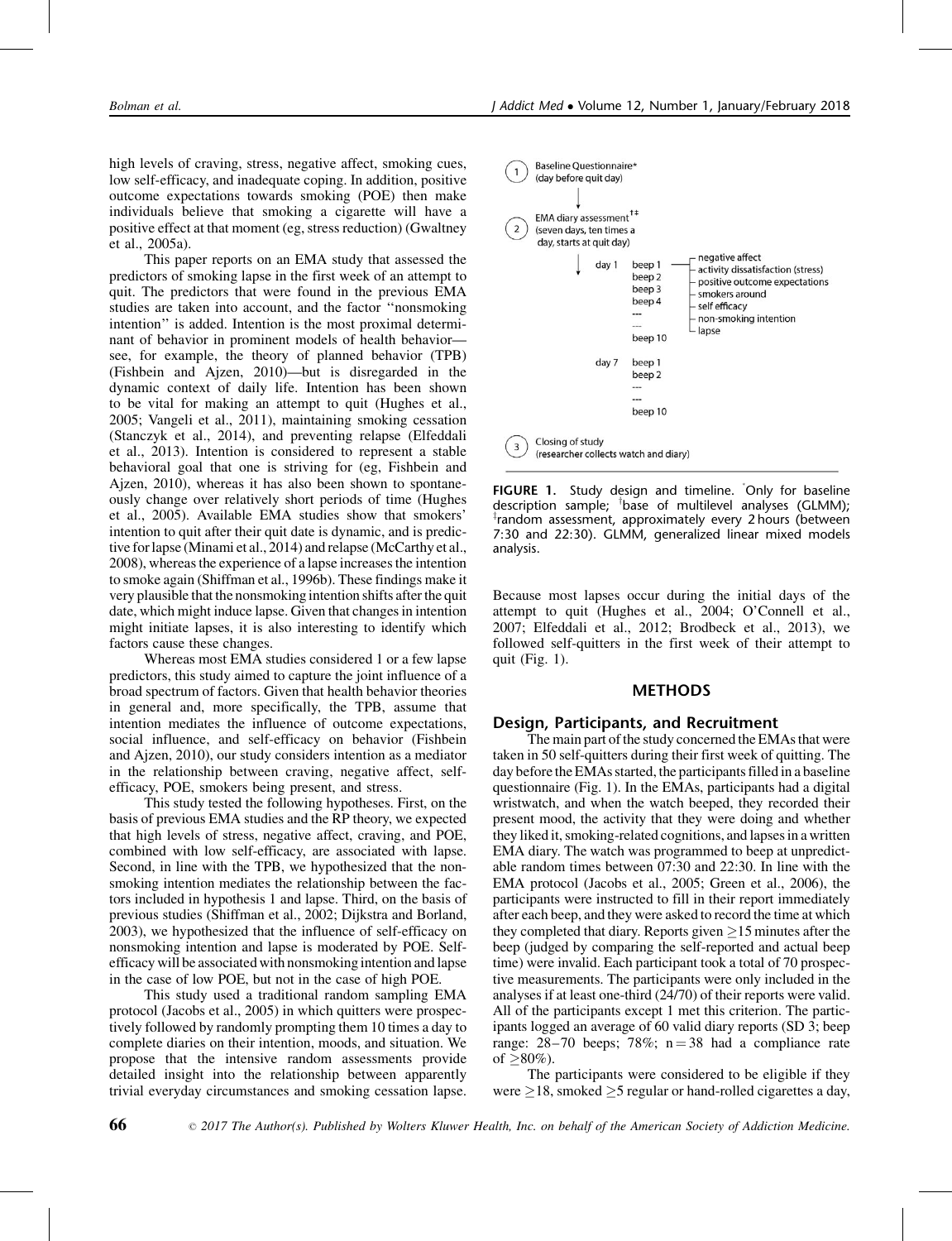and intended to quit smoking at the start of the study without professional help. Two master's degree students were responsible for recruiting and informing participants. They started by inviting people from their networks (students, colleagues, family, etc) by e-mail and verbal contact, using a snowball approach. In a personal consultation, potential participants received standardized information about the study. After providing verbal informed consent, each participant received standardized face-to-face and written instructions, a watch, a diary, and the baseline questionnaire.

This study complied with the American Psychological Association's ethical principles and was approved by the institutional ethics board of the Open University of the Netherlands. Approval was gained after the study because the university had no research ethics board before the start of the study. It is not obligatory to obtain ethical approval for a study with human subjects in the Netherlands. An ethics board was not required (and was often not available) at Dutch universities until 2016. After installation of the institutional ethics board, the research protocol was tested and approved.

# Measurements

# Baseline Questionnaire

At baseline, age, sex, education level, level of nicotine dependence, previous attempt(s) to quit, self-efficacy (SE), and quit plans (action planning, coping planning) were measured by means of existing questions and scales. Nicotine dependence was measured with the validated Fagerström test (sum score:  $0 = not$ addicted,  $10 =$  highly addicted) (Heatherton et al., 1991).

# EMA Diary

Negative Affect (NA) was measured by a 4-item scale (feeling restless, irritated, down, or agitated). The scale used a 7-point Likert scale  $(1 = not at all, 7 = very)$  (Cronbach  $\alpha$  = 0.80). An example item was: "At this moment I feel down.'' Our choice of items was guided by the Positive and Negative Affect Schedule questionnaire (Watson et al., 1988) and previous EMA studies that measured NA (Myin-Germeys et al., 2003).

Daily stress, craving, and SE scales were measured using existing scales and the same Likert scale. Daily stress was measured by the activity-related dissatisfaction scale, which is a 2-item scale assessing the degree of (dis)satisfaction with the activity that the participant was engaging in at that moment (Myin-Germeys et al., 2003). Items were: ''I would prefer to be doing something else right now'' and ''What I am doing right now bothers me'' (Cronbach  $\alpha$  = 0.61). Craving was measured with a 6-item scale that was developed for a retrospective study (Dijkstra and Borland, 2003). An example item was: ''At this moment I am craving a cigarette" (Cronbach  $\alpha = 0.98$ ). SE was measured using 2 items that were applied in earlier retrospective studies (eg, Elfeddali et al., 2012). An example question is: ''At this moment it is easy for me not to smoke" (Cronbach  $\alpha$  = 0.87). POEs were measured with a 3-item scale derived from Dijkstra and Borland (2003) POE scale (answer categories:  $1 =$  definitely not to  $7 =$  yes, definitely). An example question was: ''At this moment I would feel better if I were

smoking" (Cronbach  $\alpha = 0.94$ ). Being around smokers was assessed with 1 item asking whether the participant was around someone who was smoking. For the purposes of this question, the participant had to consider the time since the previous beep. Nonsmoking intention was measured in line with a question that has been frequently used in retrospective studies (Fishbein and Ajzen, 2010; Elfeddali et al., 2012), although we adapted it to measure the intention at that specific moment: "At this moment I do not intend to smoke." Similar to the study by Brodbeck et al. (2013), lapse was assessed with the question: "Since the last beep I have smoked ..."  $(0 = no,$  $1 = yes \dots$  [number of cigarettes]).

# Analyses

Baseline characteristics were described, and lapsers and abstainers were compared on baseline characteristics. In these analyses, lapsers were considered to be those participants who reported at least once in their EMA diaries that they had smoked a cigarette. Multilevel generalized linear mixed models analysis (GLMM) was performed to investigate the factors that are prospectively associated with lapse (hypothesis 1), the possible mediating influence of nonsmoking intention (hypothesis 2), and the possible moderating influence of POEs (hypothesis 3).

To test the first hypothesis, we performed a GLMM using a binomial distribution with the logit link function and a 2-level structure (person; beep). The outcome variable was lapse (measured at each time point). The predictors were stress, negative affect, craving, self-efficacy, smokers being around, and POE. Intention was not included as a predictor. To satisfy the causal requirement that a predictor must precede the behavior that it aims to predict, predictor variables measured at t were lagged to time point  $t-1$  to predict lapse at time point *t*. Consequently, the first observation of each predictor each day was set to missing. Being around smokers by definition refers to the previous period, so no lag was computed for this factor. Using this procedure, 326 observations were set to missing, leaving  $n = 2609$  observations. To test hypothesis 2, we used the 2-step Baron and Kenny's (1986) approach. We first tested whether nonsmoking intention was predicted by the factors tested in hypothesis 1. They were again lagged to  $t - 1$ . In step 2, nonsmoking intention (also lagged to  $t - 1$ ) was added as a predictor of lapse in the model of hypothesis 1. To test hypothesis 3, the interaction term  $POE \times SE$  was added to 3 models: the models in which nonsmoking intention was predicted; and the models in which lapse was predicted. The predictors were group-mean centered. The multilevel analyses were performed in R using the Lme4 package (Bates et al., 2014).

# **RESULTS**

# Baseline Characteristics and Differences Between Lapsers and Abstainers

Table 1 shows that most participants were young women with a low addiction level. Respondents started their attempt to quit on the agreed day (ie, the day that the EMA study started). A total of 55% ( $n = 27$ ) had never previously quit smoking. Participants expected to encounter the greatest difficulties in sustaining their quit attempt in social situations.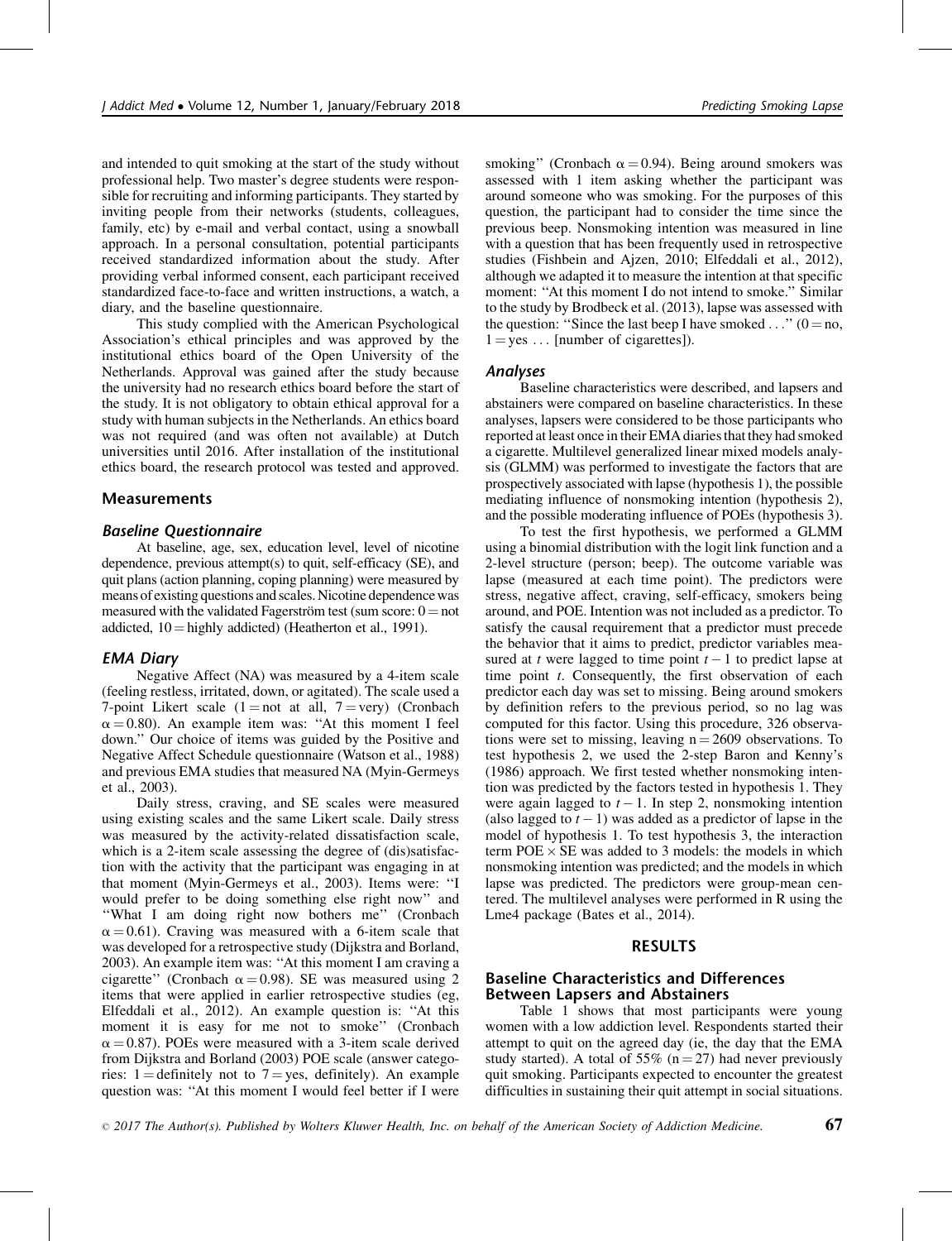|                                             | <b>Total</b><br>$(N = 49)^{*}$ | <b>Lapsers</b><br>$(n=31; 63\%)$ | <b>Abstainers</b><br>$(n=18; 37\%)$ |
|---------------------------------------------|--------------------------------|----------------------------------|-------------------------------------|
| Age $(M, SD)^T$                             | 38(9.9)                        | 39.29 (10.6)                     | 35.67 (8.75)                        |
| Sex $(\%$ , n), female                      | $57\%$ $(28)$ <sup>**</sup>    | $52\%$ (16)                      | $67\%$ (12)                         |
| Educational level $(\%$ , n), low to middle | $46\%$ (23)                    | 48\% (15)                        | $44\%$ (8)                          |
| Addiction level (Fagerström) $7$            | 3.46(1.69)                     | 3.75(1.63)                       | 2.94(1.73)                          |
| Previous quit attempt (yes)                 | 55\% (27)                      | 55\% (17)                        | 57\% (10)                           |
| Self-efficacy $(M, SD)^{8}$                 |                                |                                  |                                     |
| Difficulty in habitual situations           | 4.55(1.47)                     | 4.70(1.32)                       | 4.30(1.70)                          |
| Difficulty in emotional situations          | 4.12(1.76)                     | 4.45(1.64)                       | 3.54(1.84)                          |
| Difficulty in social situations             | 6.17(0.75)                     | 6.25(.71)                        | 6.03(0.83)                          |
| Action plans $(M, SD)^{\mathbb{I}}$         | 2.86(.76)                      | 2.72(.79)                        | 3.09(0.68)                          |
| No. of coping plans $(\sum)^n$              | 1.51(3.04)                     | 1.10(2.72)                       | 2.20(3.49)                          |

One participant is excluded due to missing data.

zScale range 1–10.

§These scores reflect a greater perceived difficulty to sustain the quit attempt: score  $1 =$  not difficult/7 = extreme difficult.

 ${\sf TScore} 1 =$  definitely not/5 definitely.  $\iiint_{P}$  = overall sum score, range 0 to 11.

The sum score on the coping planning scale indicated that the participants had not made plans to cope with high-risk situations. A total of 63% ( $n = 31$ ) experienced 1 or more lapses in the first week of quitting. Abstainers were significantly more often women.

# Within-day Predictors of Smoking Lapse: EMA Analyses

Before testing the predictors of lapse, we tested for possible high intercorrelations between the predictors to avoid problems with multicollinearity in the multilevel models. This revealed high intercorrelations between POE, SE, and craving; therefore, only POE and SE were used in the model tests. SE and POE were considered to be the most informative variables, because they play a central part in RP theory and in empirical research. To test the momentary predictors of lapse (Table 2, hypothesis 1), we used the following approach. The dependent variable was lapse (yes/no) since the previous beep that day. The lagged scores on being around smokers, POE, SE, NA, and activity dissatisfaction were the predictors of lapse at time point  $t$  in a 2-level multilevel model using a binomial distribution with the logit link function. Beeps were

TABLE 2. Multilevel Model Results Logistic Regression on Smoking Lapse<sup>\*</sup> (N = 2609, AIC<sup>†</sup> = 667, Deviance = 641.7)

|                               | <b>Estimate</b>      | <b>Standard Error</b> |          |
|-------------------------------|----------------------|-----------------------|----------|
| Intercept                     | $-5.215$             | 0.398                 | $-13.09$ |
| Self-efficacy                 | $-0.532^8$           | 0.109                 | $-4.87$  |
| Activity dissatisfaction      | $-0.076$             | 0.116                 | $-0.66$  |
| Positive outcome expectations | 0.031                | 0.169                 | 0.19     |
| Negative affect               | 0.289                | 0.180                 | 1.61     |
| Around smokers                | $2.164$ <sup>§</sup> | 0.258                 | 8.39     |
| $SE \times POE^{\ddagger}$    | $-0.046$             | 0.059                 | $-0.78$  |

 slopes of activity dissatisfaction and negative affect as random parameters.  $\dagger$ Akaike information criterion

 $\ddagger$ Interaction self-efficacy (SE)  $\times$  positive outcome expectations towards smoking (POE).  $\frac{8}{P} < 0.01$ .

at level 1, within participants at level 2. The slopes for NA and activity dissatisfaction were assumed to be random parameters in the model, given that the relationships of NA and activity dissatisfaction with lapse depend on personality characteristics. Hence, some people, such as those with type 1 personality (Sarafino and Smith, 2014), are more vulnerable to activity dissatisfaction and NA than others. Therefore, because the slope parameter for the effects of activity dissatisfaction and NA may vary across participants, we tested a model with intercept, and slopes of activity dissatisfaction and NA as random parameters.

With regard to hypothesis 1, Table 2 shows that SE and being around smokers were the only significant predictors for lapse. Contrary to hypothesis 3, the analysis showed that POE and SE did not interact. Replacing POE in the model with craving yielded similar results.

With regard to hypothesis 2, Baron and Kenny's (1986) approach showed the following results. First, Table 3 shows that being around smokers and SE were strong predictors of nonsmoking intention. In the same direction as lapse (Table 2), being around smokers in the period before the beep lowered the nonsmoking intention

TABLE 3. Multilevel Model Results of Momentary Nonsmoking Intention as Dependent Variable<sup>\*</sup> ( $N = 2609$ ,  $AIC^{\dagger} = 7311$ , Deviance = 7283.1)

|                               | <b>Estimate</b>       | <b>Standard Error</b> |         |
|-------------------------------|-----------------------|-----------------------|---------|
| Intercept                     | 5.548                 | 0.120                 | 45.76   |
| Self-efficacy                 | $0.293^8$             | 0.019                 | 14.85   |
| Activity dissatisfaction      | $-0.004$              | 0.024                 | $-0.17$ |
| Positive outcome expectations | $-0.072$ <sup>§</sup> | 0.023                 | $-2.89$ |
| Negative affect               | 0.017                 | 0.033                 | 0.51    |
| Around smokers                | $-0.353$ <sup>§</sup> | 0.051                 | $-6.96$ |
| $SE \times POE^{\ddagger}$    | 0.005                 | 0.010                 | 0.51    |

Slopes of activity dissatisfaction and negative affect as random parameters.

 $\dagger$ Akaike information criterion

zInteraction self-efficacy (SE) positive outcome expectations towards smoking (POE).

 $\dagger$ M, mean; SD, standard deviation.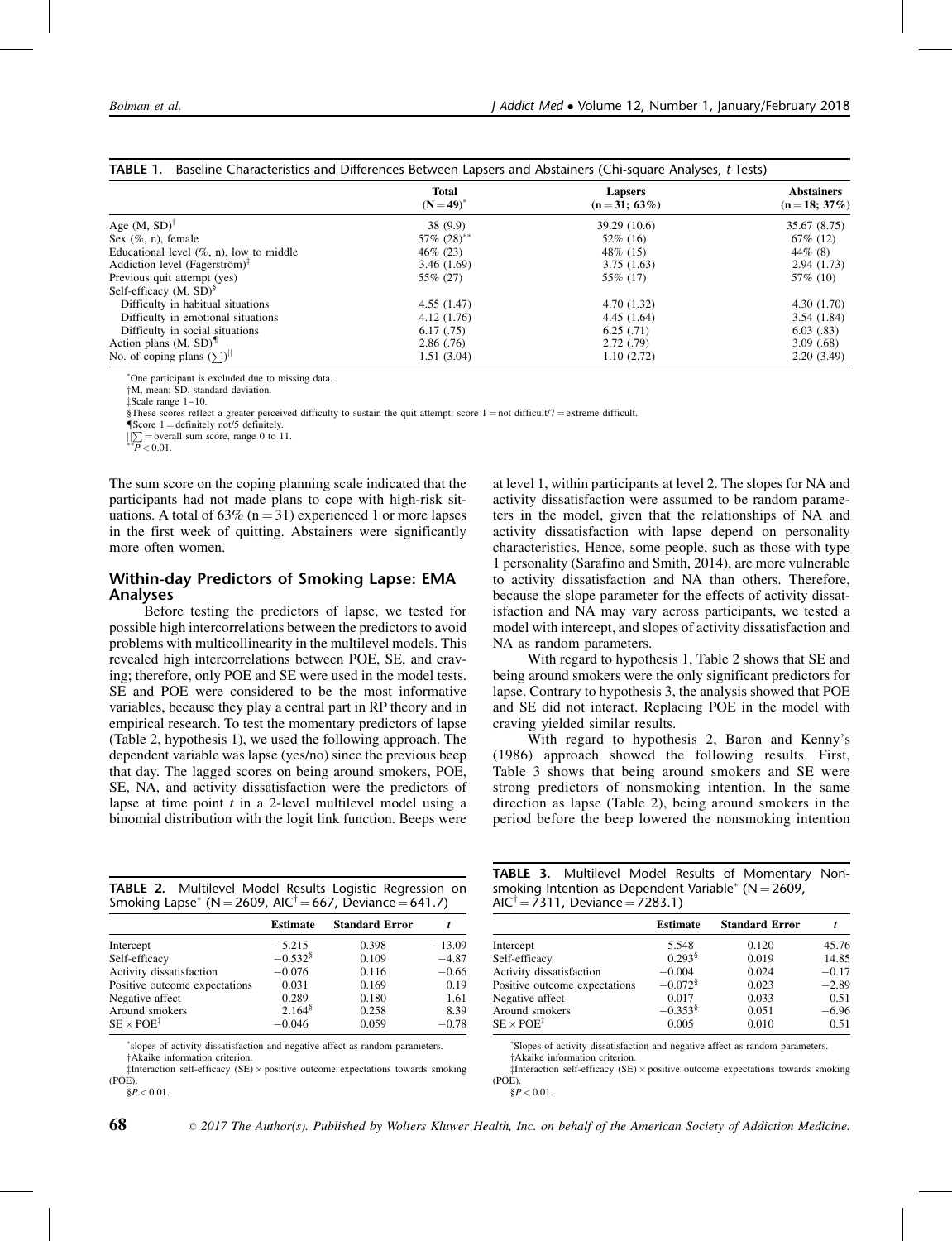| TABLE 4. Multilevel Model Results of Logistic Regression on         |
|---------------------------------------------------------------------|
| Smoking Lapse* (N = 2609, AIC <sup>†</sup> = 663, Deviance = 635.6) |

|                               | <b>Estimate</b>       | <b>Standard Error</b> | z.       |
|-------------------------------|-----------------------|-----------------------|----------|
| Intercept                     | $-5.140$              | 0.380                 | $-13.53$ |
| Nonsmoking intention          | $-0.303$ <sup>§</sup> | 0.110                 | $-2.73$  |
| Self-efficacy                 | $-0.331$ <sup>1</sup> | 0.130                 | $-2.53$  |
| Activity dissatisfaction      | $-0.083$              | 0.167                 | $-0.70$  |
| Positive outcome expectations | 0.119                 | 0.118                 | 0.71     |
| Negative affect               | 0.292                 | 0.173                 | 1.69     |
| Around smokers                | $2.083^8$             | 0.257                 | 8.11     |
| $SE \times POE^{\ddagger}$    | $-0.008$              | 0.059                 | 0.14     |

 Slopes of activity dissatisfaction and negative affect as random parameters. yAkaike information criterion.

 $\ddagger$ Interaction self-efficacy (SE)  $\times$  positive outcome expectations towards smoking (POE).

 ${I\!\!P}$  < 0.05

 $\mathbb{I}P < 0.10$ .

at time *t*, while having high SE at  $t - 1$  positively affected that intention. POE only slightly lowered the nonsmoking intention, whereas POE and SE did not interact (hypothesis 3). Activity dissatisfaction and NA at time  $t-1$  had no effect on the intention at time  $t$ . Replacing POE with craving yielded similar results.

In the second part of our test of hypothesis 2, nonsmoking intention was added as a predictor of lapse in the model tested for hypothesis 1. Table 4 shows lower nonsmoking intention, lower SE, and the presence of others smoking to be strongly related with lapse. NA showed borderline significance. The results suggest that intention partially mediates the progression from SE to lapse, but not from the other factors (hypothesis 2). In line with the conditions defined by Baron and Kenny (1986), the effect of SE with nonsmoking intention in the model  $(-0.331;$  Table 4) was substantially smaller than that without intention  $(-0.532;$  Table 2). SE was significantly related to intention (0.293; Table 3). The mediating effect of intention was confirmed by a Sobel test (Sobel test statistic  $= -2.77$ ,  $P < 0.01$ ). The fact that the values of the other predictor variables were approximately the same both with and without intention in the model provides support that nonsmoking intention only mediates the relationship between SE and lapse. This logistic regression analysis also did not show an interaction between POE and SE (hypothesis 3). Replacing POE in the model with craving yielded similar results.

#### DISCUSSION

The EMA study aimed to disentangle the predictors of lapse in smoking cessation and revealed several key findings. First, although individuals might have a stable behavioral goal-directed intention, as proposed in prominent models of health behavior, they also have more momentary intentions that shift early in smoking cessation and can induce lapse. Our study reveals that a low nonsmoking intention, a low selfefficacy, and having smokers around cause lapse. Furthermore, nonsmoking intention partially mediated the effect of self-efficacy on lapse. Nonsmoking intention was predicted by not being around smokers, high self-efficacy, and low POEs.

The strong predictive values of momentary low selfefficacy and being around smokers on lapse are in line with RP theory (Marlatt and Donovan, 2005) and other EMA studies (Shiffman et al., 1996a, 1996b; Gwaltney et al., 2001; Gwaltney et al., 2005a; van Zundert et al., 2010; Kirchner et al., 2012; Brodbeck et al., 2014). In contrast to previous studies, the influences of negative affect, positive outcome expectations, and craving on lapse were less consistent (Killen and Fortmann, 1997; Shiffman et al., 1997; Dijkstra and Borland, 2003; Shiffman and Waters, 2004; Gwaltney et al., 2005a; McCarthy et al., 2006; Minami et al., 2014). In line with the findings of Shiffman and Waters (2004), activity dissatisfaction (which is considered to be an indicator of momentary stress) was not a predictor of lapse in our study. It should be noted, however, that the results are not entirely comparable: the present study measured activity dissatisfaction, whereas Shiffman and Waters (2004) measured stressful events and global perceived stress.

The present study failed to confirm the previously reported moderation effect of POE on the relationship between self-efficacy and lapse (Shiffman et al., 2002; Dijkstra and Borland, 2003). It furthermore did not find a moderation effect of POE on the relationship between selfefficacy and nonsmoking intention (hypothesized in the present study, but not previously studied by others as far as the authors know). The absence of these 2 interaction effects may be attributable to the fact that we measured POE and self-efficacy at the same time-point. Another plausible explanation for not finding some of the hypothesized relationships is that this study was shorter than most EMA studies.

Our study has confirmed the high lapse rates (63%) in the first week of quitting. A review (Hughes et al., 2004) reported relapse rates of 24% to 51% in self-quitters after 1 week, whereas Elfeddali et al. (2012) found a 71.2% relapse rate after 1 month. However, in the present study, women were more successful in sustaining abstinence than men, in contrast with previous findings (eg, Vangeli et al., 2011).

This study is subject to certain limitations. First, the study sample was small, which might have affected the power of the study. This also prevented us from examining the progress from lapse to relapse. Second, generalizability is limited, given that the study consisted of a select convenience sample of self-quitters, mainly young, highly educated women making their first quit attempt. Lower educated and heavy smokers are under-represented. Based on other studies in samples with more heavy smokers (Gwaltney et al., 2005a; O'Connell et al., 2007; Brodbeck et al., 2014), it seems likely that POE and craving play a more prominent role than we found. The recruitment method probably caused this selectivity, but it may also have been caused by our decision to exclude smokers who followed smoking-cessation treatment. The reason for exclusion was that most EMA studies involved smokers who were in treatment, whereas in the Netherlands, only 5% use professional treatment (National Expertise Center for Tobacco Control, 2015), which made the study of self-quitters in our research more relevant. Third, we did not study coping with high-risk situations, a factor that is also known to be an

 $\frac{6}{5}P < 0.01$ .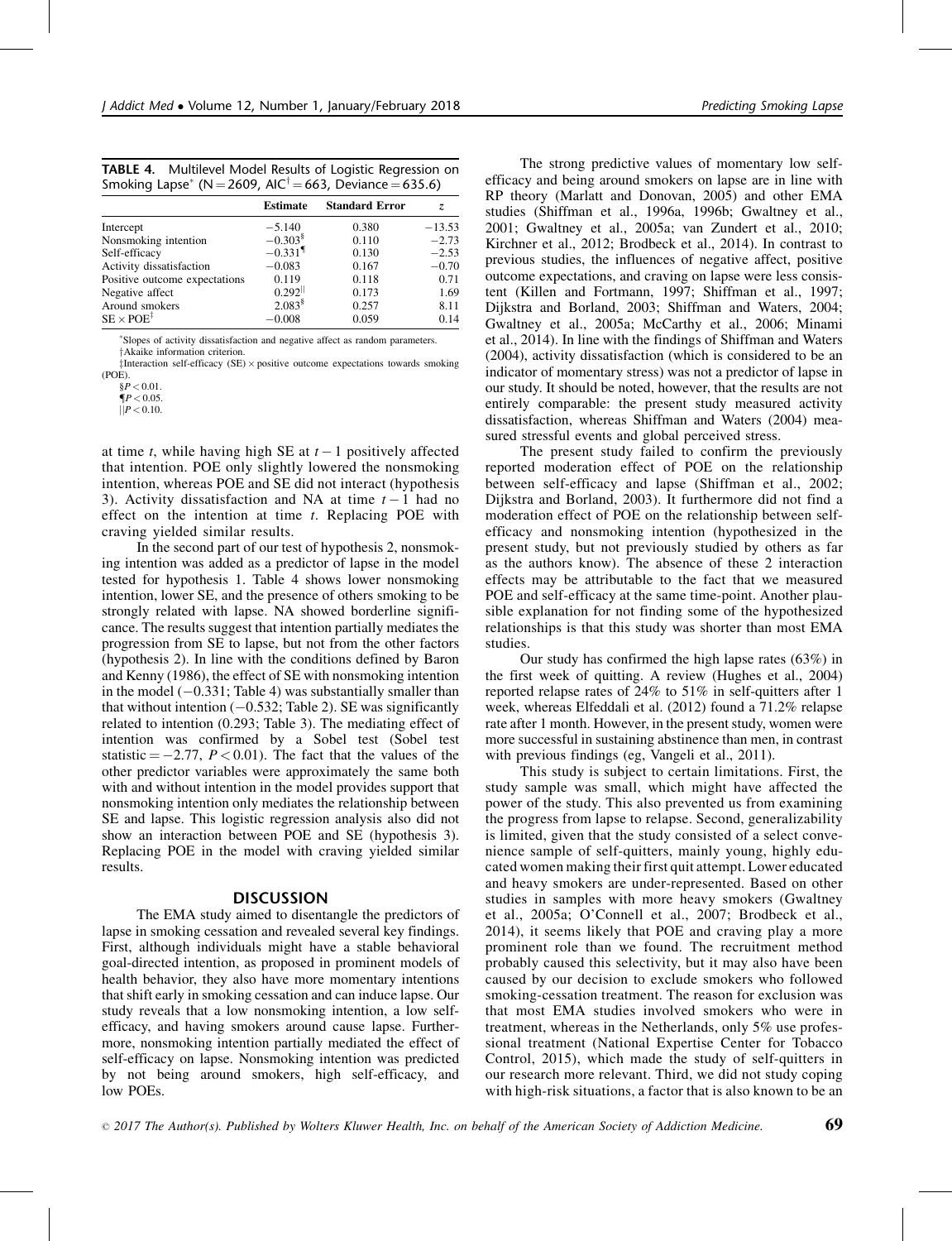important predictor of (re)lapse (Marlatt and Donovan, 2005; O'Connell et al., 2007; Brodbeck et al., 2014). A related issue is that we measured only activity dissatisfaction, whereas social-related stress, and more general feelings of stress, might also induce lapse. Moreover, we did not measure positively appraised situations, such as being out with friends. The fourth issue is that POE and craving were not modeled together to avoid multicollinearity. Although we found that POE and craving predicted intention, but not lapses, their joint influence needs further study. The 2 scales also need to be reconsidered because they seem to overlap. The fifth issue concerns the validity of paper-and-pencil data. The compliance in our study was high, but we were not able to check whether diary hoarding and back-filling occurred. The fact that the participants in our study were partly recruited from the researchers' own social networks might have biased adherence and honesty of reporting. Our researchers collected the data personally, and in a substantial part, the study participants were among people they knew. As smoking cessation is a sensitive matter, it could have been that smoking lapse was not reported. The sixth issue is that we measured nonsmoking intention with only 1 question, which may have violated the validity and reliability of this measurement. A final comment relates to the use of the Baron and Kenny (1986) mediation test, whereas a bootstrapping mediation analysis might provide more sophisticated results. Unfortunately, this macro is not yet available in multilevel analysis with a binary outcome variable. Therefore, our mediation analysis results need to be interpreted with caution.

#### CONCLUSIONS

To conclude, this small-scale study has demonstrated that momentary nonsmoking intention shifts throughout the first week of an attempt to quit, and reduces lapse risk, together with high self-efficacy and having no smokers around. Nonsmoking intention also partly mediates the effects of self-efficacy on lapse. Nonsmoking intention itself is influenced by self-efficacy, positive outcome expectations, and being around smokers.

### REFERENCES

- Bates D, Maechler M, Bolker B, et al. Lme4: Linear Mixed-effects Models Using Eigen and S4. R package version 1.1-7; 2014. Available at: [http://](http://cran.r-project.org/package=lme4) [CRAN.R-project.org/package=lme4 \[computer program\].](http://cran.r-project.org/package=lme4)
- Baron RM, Kenny DA. The moderator-mediator variable distinction in social psychological research: conceptual, strategic, and statistical considerations. J Pers Social Psychol 1986;51:1173–1182.
- Brodbeck J, Bachmann MS, Znoj HJ. Distinct coping strategies differentially predict urge levels and lapses in a smoking cessation attempt. Addict Behav 2013;38:2224–2229.
- Brodbeck J, Bachmann MS, Brown A, et al. Effects of depressive symptoms on antecedents of lapses during a smoking cessation attempt: an ecological momentary assessment study. Addict 2014;109:1363-1370.
- Dijkstra A, Borland R. Residual outcome: expectations and relapse in exsmokers. Health Psychol 2003;22:340–346.
- Elfeddali I, Bolman C, Candel M, et al. The role of self-efficacy, recovery selfefficacy and preparatory planning in the predicting short-term smoking relapse. Br J Health Psychol 2012;17:185–201.
- Elfeddali I, Bolman C, de Vries H. Situational and affective risk situations of relapse and the quality of implementation intentions in an e-health

70

smoking relapse prevention programme. Subst Use Misuse 2013;48: 635–644.

- Fishbein M, Ajzen I. Predicting and Changing Behavior: the Reasoned Action Approach. New York: Psychology Press; 2010.
- Fiore MC, Jaén CR, Baker TB, et al. Treating Tobacco Use and Dependence: 2008 Update. Rockville MD: U.S. Department of Health and Human Services; 2008.
- Green AS, Rafaeli E, Bolger N, et al. Paper or plastic? Data equivalence in paper and electronic diaries. Psychol Methods 2006;11:87–105.
- Gwaltney CJ, Shiffman S, Norman GJ, et al. Does smoking abstinence selfefficacy vary across situations? Identifying Context-specificity within the relapse situation efficacy questionnaire. J Consult Clin Psychol 2001;69: 516–527.
- Gwaltney CJ, Shiffman S, Paty JA, et al. Using self-efficacy judgements to predict characteristics of lapses to smoking. J Consult Clin Psychol 2002;70:1140–1149.
- Gwaltney CJ, Shiffman S, Balabanis MH, et al. Dynamic self-efficacy and outcome expectancies: prediction of smoking lapse and relapse. J Abnorm Psychol 2005a;114:661–675.
- Gwaltney CJ, Shiffman S, Sayette MA. Situational correlates of abstinence self-efficacy. J Abnorm Psychol 2005b;114:649–660.
- Heatherton TF, Kozlowski LT, Frecker RC, et al. The Fagerstrom test for nicotine dependence: a revision of the Fagerstrom Tolerance Questionnaire. Br J Addict 1991;86:1119–1127.
- Hughes J, Keely J, Niaura R, et al. Measures of abstinence in clinical trials: issues and recommendations. Nic Tobacco Res 2003;5:13–25.
- Hughes J, Keely J, Naud S. Shape of the relapse curve and long-term abstinence among untreated smokers. Addict 2004;99:29–38.
- Hughes JR, Keely JP, Fagerstrom KO, et al. Intentions to quit smoking change over short periods of time. Addict Behav 2005;30:653–662.
- Jacobs N, Nicolson NA, Derom C, et al. Electronic monitoring of salivary cortisol sampling compliance in daily life. Life Sci 2005;8: 2431–2443.
- Killen JDJD, Fortmann SP. Craving is associated with smoking relapse: findings from three prospective studies. Exp Clin Psychopharmacol 1997;5:137–142.
- Kirchner TR, Shiffman S, Wileyto EP. Relapse dynamics during smoking cessation: recurrent abstinence violation effects and lapse-relapse progression. J Abnorm Psychol 2012;121:187–197.
- Marlatt GA, Donovan DM. Relapse Prevention, Maintenance Strategies in the Treatment of Addictive Behaviors. New York: Guilford Publications, Inc; 2005.
- McCarthy DE, Piasecki TM, Fiore MC, et al. Life before and after quitting smoking: an electronic diary study. J Abnor Psychol 2006; 115:454–466.
- McCarthy DE, Piasecki TM, Fiore MC, et al. Psychological mediators of bupropion sustained-release treatment for smoking cessation. Addict 2008;103:1521–1533.
- Minami H, Yeh VM, Bold KW, et al. Relations among affect, abstinence motivation and confidence, and daily smoking lapse risk. Psychol Addict Behav 2014;28:376–388.
- Myin-Germeys I, Peeters F, Havermans R, et al. Emotional reactivity to daily life stress in psychosis and affective disorder: an experience sampling study. Acta Psychiatr Scand 2003;107:124–131.
- National Expertise Center for Tobacco Control. Factsheet Ongoing Research on smoking and smoking cessation, year 2015. Utrecht: Netherlands Institute for Mental Health and Addiction; 2015.
- O'Connell KA, Hosein VL, Schwartz JE, et al. How does coping help people resist lapses during smoking cessation. Health Psychol 2007;26:77–84.
- Sarafino EP, Smith TW. Health Psychology, Biopsychosocial Interactions. New York: John Wiley & Sons Inc; 2014.
- Shiffman S, Waters AJ. Negative affect and smoking lapses: a prospective analysis. J Consult Clin Psychol 2004;72:192–201.
- Shiffman S, Gnys M, Richards TJ, et al. Temptations to smoke after quitting: a comparison of lapsers and maintainers. Health Psychol 1996a;15: 455–461.
- Shiffman S, Paty JA, Gnys M, et al. First lapses to smoking: withinsubjects analysis of real-time reports. J Consult Clin Psychol 1996b; 64:366–379.
- Shiffman S, Engberg JP, Paty J, et al. A day at a time: predicting smoking lapse from daily urge. J Abnorm Psychol 1997;10:104–116.